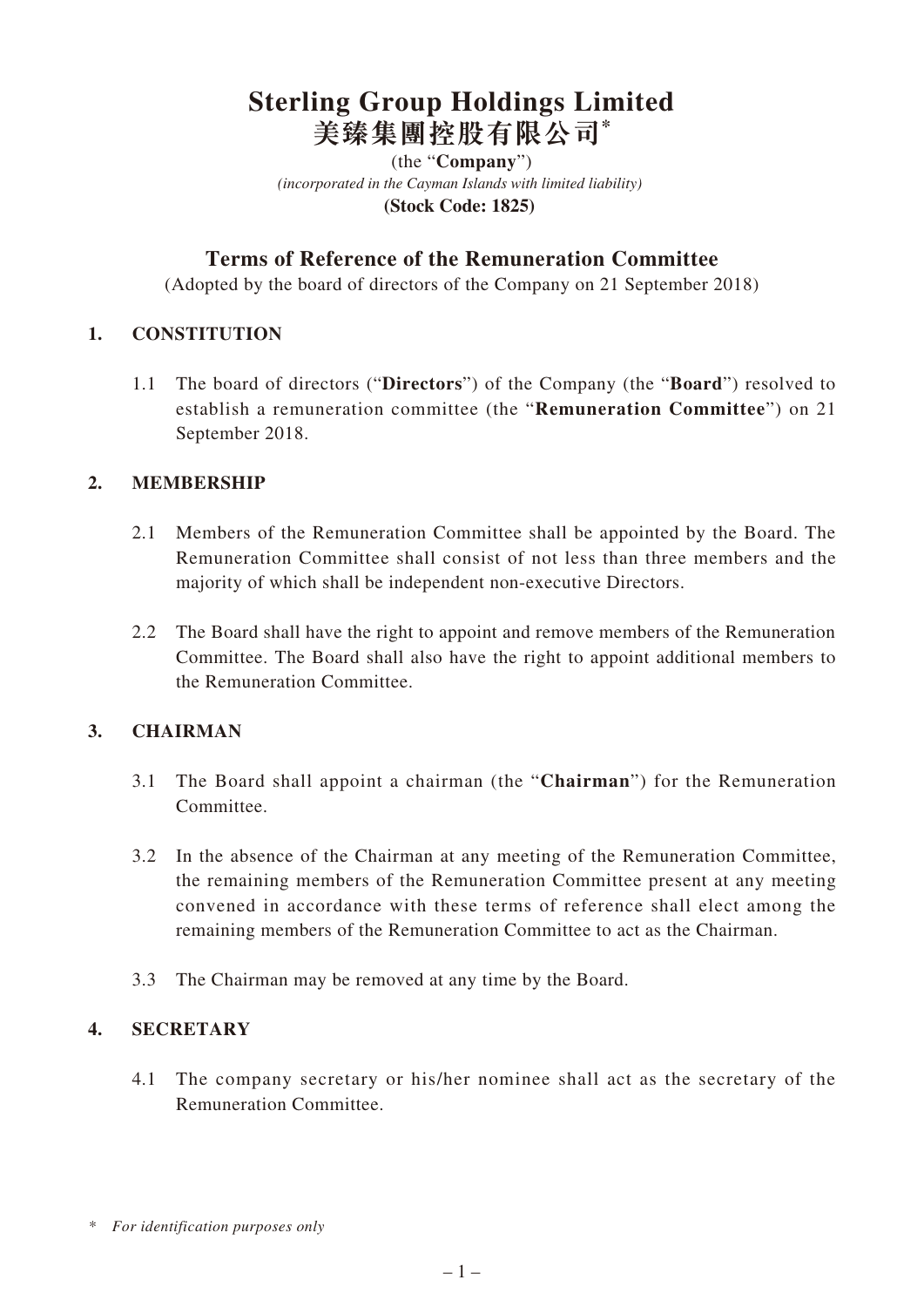4.2 In the absence of the secretary of the Remuneration Committee, the members of the Remuneration Committee present at the meeting shall elect another person to act as the secretary.

# **5. NOTICE**

- 5.1 Unless otherwise agreed in writing by all members of the Remuneration Committee, a meeting of the Remuneration Committee shall be called by at least seven days' notice.
- 5.2 A member of the Remuneration Committee may and, on the request of a member of the Remuneration Committee, the secretary to the Remuneration Committee shall, at any time summon a meeting of the Remuneration Committee. Notice shall be given to each member of the Remuneration Committee orally in person or in writing or by telephone or by telex or telegram or facsimile transmission or electronic mail at the telephone or facsimile or address or electronic mail address from time to time notified to the secretary by such member of the Remuneration Committee by such other means as the members may from time to time determine. Any notice given orally shall be confirmed in writing.
- 5.3 Notice of meeting shall state the time and place of the meeting and shall be accompanied by an agenda together with the meeting papers and other documents which may be required to be considered by the members of the Remuneration Committee for the purposes of the meeting shall be sent in full to all members of the Remuneration Committee in a timely manner and at least seven days before the intended date of a Remuneration Committee meeting or such other period as agreed in writing by all members of the Remuneration Committee.

## **6. QUORUM**

- 6.1 The quorum necessary for the transaction of business shall be two. No business shall be transacted at any meeting of the Remuneration Committee unless a quorum of members is present at the time when the meeting proceeds to business.
- 6.2 If only two members are present in any meeting of the Remuneration Committee, at least one member must be an independent non-executive Director.
- 6.3 Other Directors who are not members of the Remuneration Committee shall have the right to attend any meetings of the Remuneration Committee, however they shall not be counted in the quorum.
- 6.4 A duly convened meeting of the Remuneration Committee at which a quorum is present shall be competent to exercise all or any of the authorities, powers and discretions vested in or exercisable by the Remuneration Committee.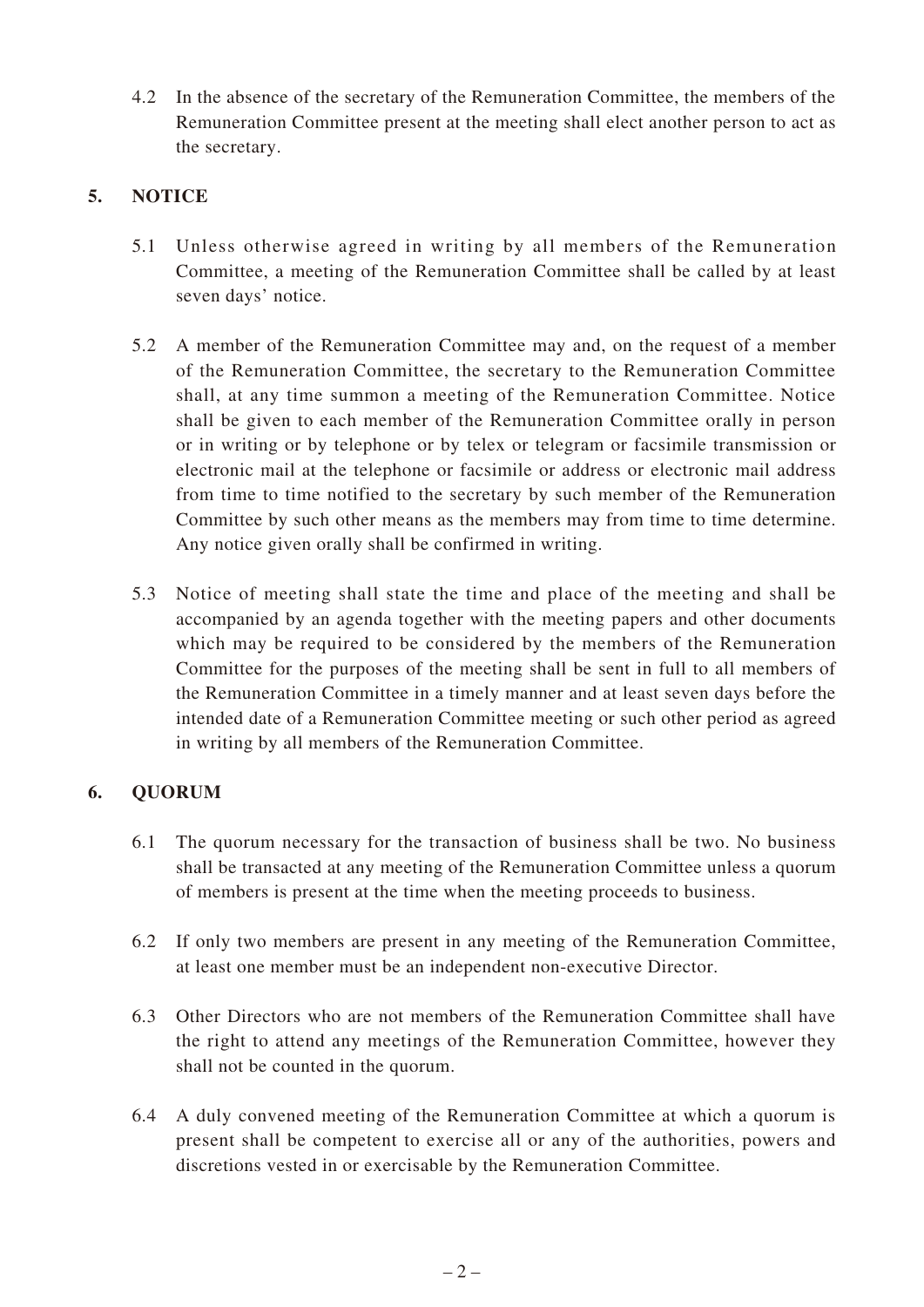#### **7. FREQUENCY OF MEETINGS**

7.1 Meeting of the Remuneration Committee shall be held at least once a year and at such other times as the Chairman shall require.

#### **8. MINUTES OF MEETINGS**

- 8.1 Minutes of the Remuneration Committee should record in sufficient detail regarding the matters considered by the Remuneration Committee and decisions reached, including any concerns raised by any member of the Remuneration Committee or dissenting views expressed. Drafts and final versions of minutes of the Remuneration Committee meetings should be sent to all members of the Remuneration Committee for their comment and records respectively, in both cases within a reasonable time after the meeting is held.
- 8.2 Minutes of the Remuneration Committee meetings shall be kept by the secretary of the Remuneration Committee and shall be made available for inspection by any member of the Remuneration Committee and any Director at any reasonable time and on reasonable notice.

#### **9. WRITTEN RESOLUTIONS**

9.1 Resolutions may be passed by all members of the Remuneration Committee in writing.

#### **10. DUTIES**

- 10.1 The duties of the Remuneration Committee shall include the following:
	- (a) to make recommendations to the Board on the Company's policy and structure for all remuneration of Directors and senior management and on the establishment of a formal and transparent procedure for developing policy on such remuneration;
	- (b) to have the delegated responsibility to determine the specific remuneration packages of all executive Directors and senior management, including benefits in kind, pension rights and compensation payments, including any compensation payable for loss or termination of their office or appointment, and make recommendations to the Board of the remuneration of nonexecutive Directors. The Remuneration Committee should consider factors such as salaries paid by comparable companies, time commitment and responsibilities of the Directors, employment conditions elsewhere in the group and desirability of performance-based remuneration;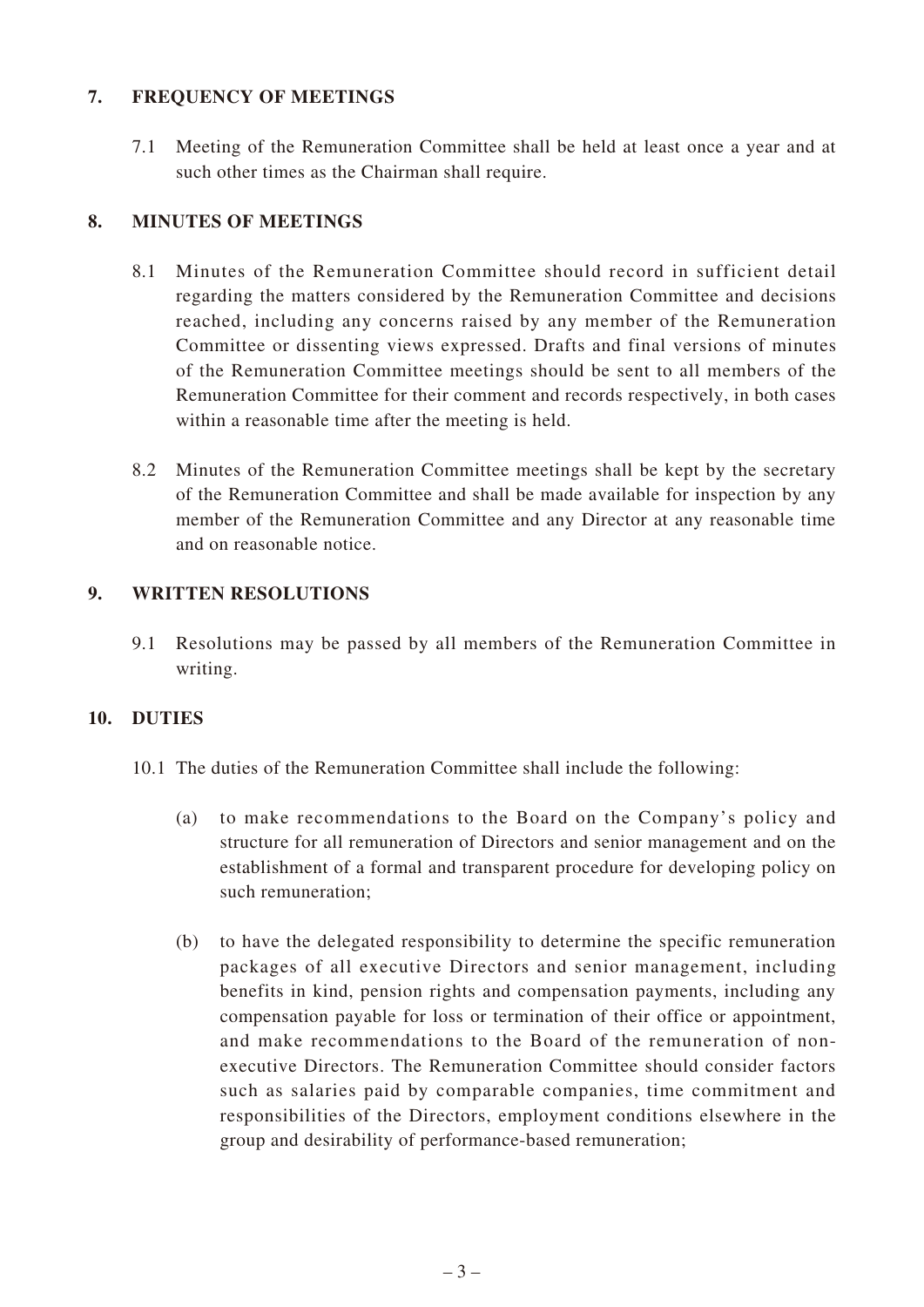- (c) to review and approve performance-based remuneration and discretionary bonus by reference to corporate goals and objectives resolved by the Board from time to time;
- (d) to consider and approve the grant of share options and share appreciation rights to eligible participants pursuant to the share option scheme and share appreciation rights plan of the Company and to prepare the annual plan for the grant of share appreciation rights under the share appreciation rights plan of the Company and be responsible for the day to day administration of the share appreciation rights plan;
- (e) to review and approve the compensation payable to executive Directors and senior management in connection with any loss or termination of their office or appointment to ensure that such compensation is determined in accordance with relevant contractual terms and that such compensation is otherwise fair and not excessive for the Company;
- (f) to review and approve compensation arrangements relating to dismissal or removal of Directors for misconduct to ensure that such arrangements are determined in accordance with relevant contractual terms and that any compensation payment is otherwise reasonable and appropriate;
- (g) to ensure that no Director or any of his associates is involved in deciding his own remuneration;
- (h) to advise shareholders on how to vote with respect to any service contracts of Directors that require shareholders' approval under Rule 13.68 of the Rules Governing the Listing of Securities on The Stock Exchange of Hong Kong ("**Listing Rules**");
- (i) to consult the chairman of the Board and/or the chief executive officer of the Company about their proposals relating to the remuneration of other executive Directors and the Remuneration Committee should have access to independent professional advice if necessary;
- (j) to ensure proper disclosure of the Director's remuneration in the annual report of the Company in accordance with the accounting principles and the Listing Rules; and
- (k) to address and deal with such other matters as may be delegated by the Board to the Remuneration Committee.
- *Note:* "Senior management" in this paragraph 10 should refer to the same category of persons as referred to in the Company's annual report and is required to be disclosed under paragraph 12 in Appendix 16 to the Listing Rules. It is the responsibility of the Directors to determine which individual or individuals constitute senior management. Senior management may include directors of subsidiaries, heads of divisions, departments or other operating units within the group as, in the opinion of the Directors, is appropriate.